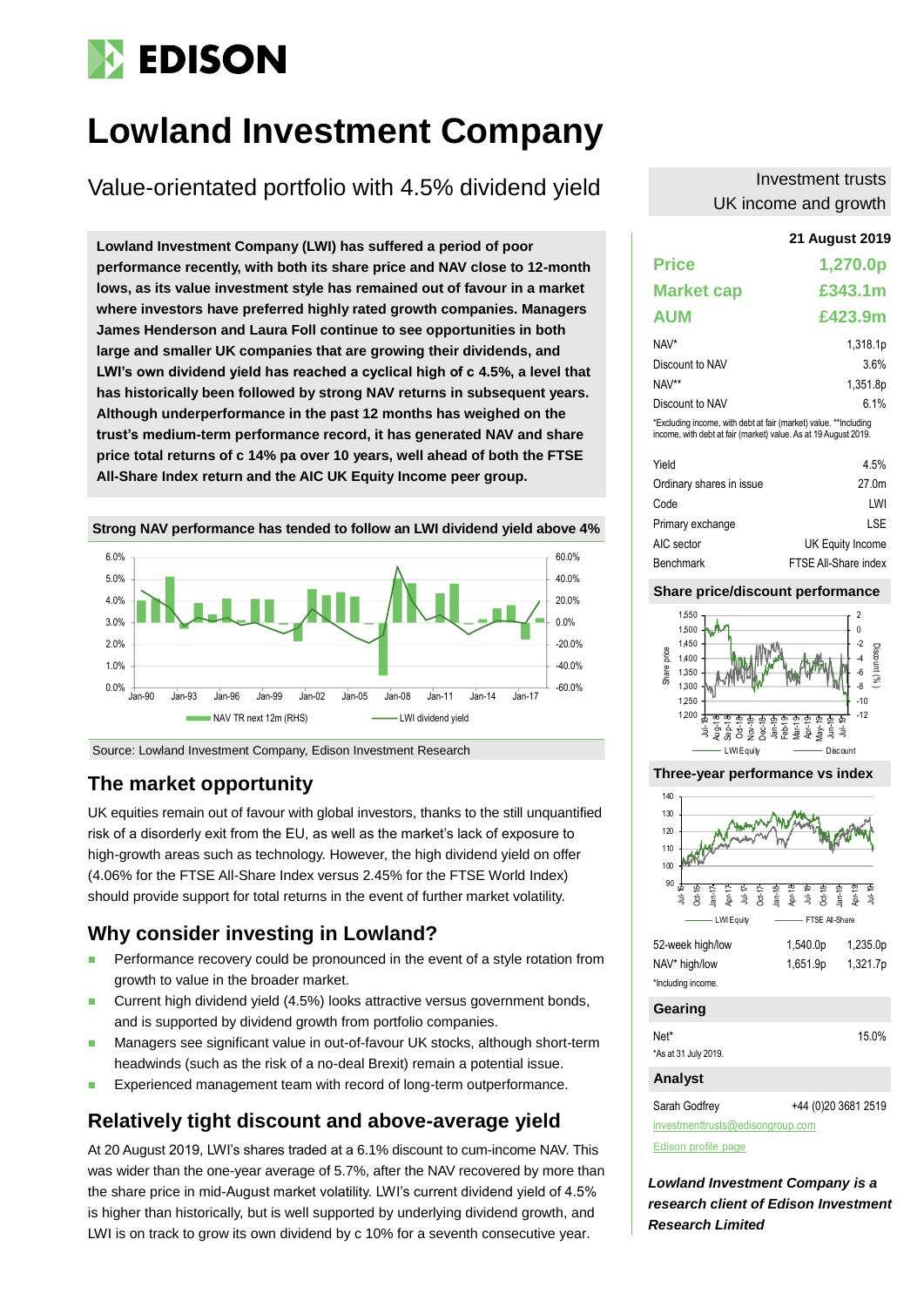

#### **Exhibit 1: Trust at a glance**

#### **Investment objective and fund background Recent developments Recent developments**

Lowland Investment Company (LWI) aims to give investors a higher-thanaverage return with growth in both capital and income over the medium to long term by investing in a broad spread of predominantly UK companies. LWI measures its performance against the FTSE All-Share Index total return.

- 7 June 2019: Results for the six months ended 31 March 2019. NAV TR -10.6% and share price TR -9.8% versus -1.8% for the FTSE All-Share Index. Short-term underperformance was largely attributable to weakness in smaller companies and industrial stocks.
- 7 June 2019: Appointment of Tom Walker, former manager of Martin Currie Global Portfolio, to the board of LWI with effect from 1 July 2019. 7 June 2019: Second interim dividend of 15.0p to be paid on 31 July 2019.

| Forthcoming       |               | <b>Capital structure</b> |                     | <b>Fund details</b> |                             |
|-------------------|---------------|--------------------------|---------------------|---------------------|-----------------------------|
| <b>AGM</b>        | January 2020  | Ongoing charges          | $0.6\%$ (H119)      | Group               | Janus Henderson Investors   |
| Annual results    | December 2019 | Net gearing              | 15.0%               | Managers            | James Henderson, Laura Foll |
| Year end          | 30 September  | Annual mgmt fee          | Tiered (see page 8) | Address             | 201 Bishopsgate,            |
| Dividend paid     | Quarterly     | Performance fee          | Yes (see page 8)    |                     | London, EC2M 3AE            |
| Launch date       | October 1963  | Trust life               | Indefinite          | Phone               | +44 (0) 7818 1818           |
| Continuation vote | None          | Loan facilities          | Up to £90m          | Website             | www.lowlandinvestment.com   |

#### **Dividend policy and history (financial years) Share buyback policy and history (financial years)**

Dividends are paid quarterly, in April, July, October and January. LWI aims to achieve a growing income for investors, and has maintained or increased its dividend each year for more than 40 years.



LWI has the authority to buy back up to 14.99% of shares, but in practice this is not used. It may also issue new shares at a premium to NAV in response to investor demand.



**Shareholder base (as at 28 June 2019) Portfolio exposure by geography (as at 31 July 2019)**



#### Halifax Sharedealing (9.5%)

- Hargreaves Lansdown (9.1%)
- Alliance Trust Savings (9.1%)
- Schroders (3.8%)
- Smith & Williamson (3.6%)
- Brewin Dolphin (3.3%)
- Rathbones (3.1%)

Speirs & Jeffrey (3.0%)

■ Other (55.5%)





#### **Top 10 holdings (as at 31 July 2019)**

|                           |         |                   | Portfolio weight % |               |  |  |
|---------------------------|---------|-------------------|--------------------|---------------|--|--|
| Company                   | Country | <b>Sector</b>     | 31 July 2019       | 31 July 2018* |  |  |
| Royal Dutch Shell         | UK      | Oil & gas         | 6.0                | 6.9           |  |  |
| GlaxoSmithKline           | UK      | Healthcare        | 3.4                | 1.9           |  |  |
| <b>HSBC</b>               | UK      | <b>Financials</b> | 2.6                | 2.7           |  |  |
| Phoenix Group             | UK      | <b>Financials</b> | 2.6                | 2.3           |  |  |
| Hiscox                    | UK      | <b>Financials</b> | 2.6                | 2.9           |  |  |
| Prudential                | UK      | Financials        | 2.5                | 2.3           |  |  |
| Senior                    | UK      | Industrials       | 2.3                | 3.1           |  |  |
| <b>Standard Chartered</b> | UK      | <b>Financials</b> | 2.0                | 1.7           |  |  |
| Severn Trent              | UK      | Utilities         | 1.9                | N/A           |  |  |
| Johnson Service Group     | UK      | Industrials       | 1.9                | N/A           |  |  |
| Top 10 (% of holdings)    |         |                   | 27.8               | 27.1          |  |  |

Source: Lowland Investment Company, Edison Investment Research, Bloomberg, Morningstar. Note: \*N/A where not in end-July 2018 top 10.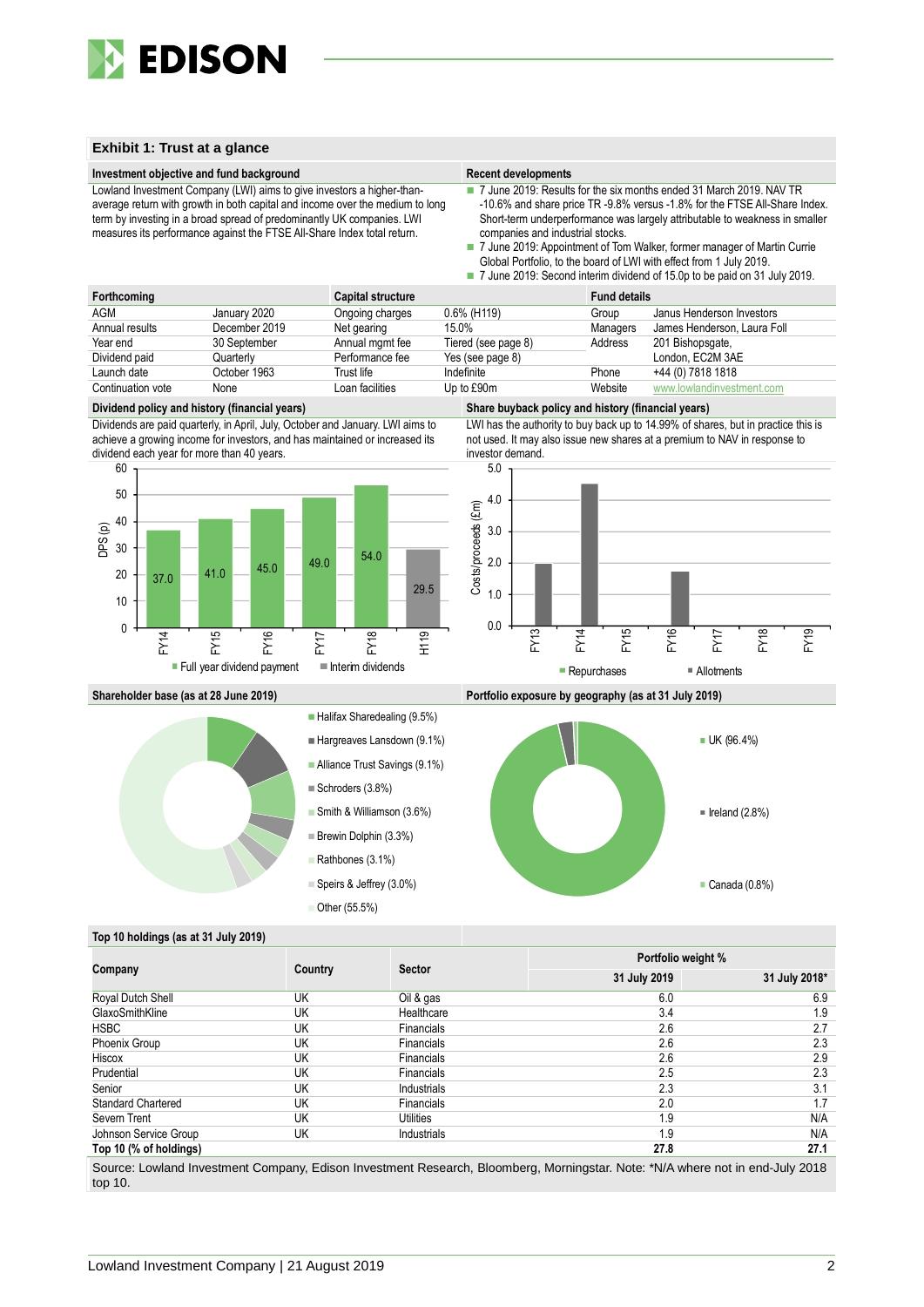

# **Market outlook: Higher yields for unloved domestic UK**

World stock market volatility has picked up significantly over the past 12 months, and the UK has been no exception. Fund manager surveys suggest the British stock market is one of the least favoured globally, as investors focus on the risks surrounding the UK's planned exit from the European Union (with or without a deal). There are also signs that these worries are spilling over into the real economy, with GDP contracting over the second quarter of 2019. While the UK market in aggregate has made gains over the past five years (Exhibit 2, left-hand chart), the picture at the stock level is far from uniform, with investors showing a marked preference for large companies with global revenues (which are boosted by the weakness of sterling) in areas perceived to be 'safe havens', such as consumer staples. This is evident in dividend yields (right-hand chart): large and mid-cap stocks with predominantly non-domestic earnings (FTSE 350 Global) currently yield 14.0% less than the broad FTSE 350 Index, while those with predominantly UK revenues (FTSE 350 Domestic) yield 23.5% more. While higher yields can simply be the result of falling share prices, and are no guarantee of future dividend growth, dividends can nevertheless provide an important support to total returns in times of heightened market volatility.

**Exhibit 2: Market performance and valuation**



Source: Refinitiv, FTSE Russell, Edison Investment Research

# **Fund profile: Long-term capital and income growth**

Lowland Investment Company (launched in 1963) invests mainly in UK companies from across the market capitalisation spectrum, with the aim of achieving capital growth and a growing income for its investors. It has been managed since October 1990 by James Henderson, with Laura Foll appointed joint fund manager in 2016, having worked alongside Henderson since 2013. The pair also manage Henderson Opportunities Trust and the investment portfolio of The Law Debenture Corporation. LWI sits in the Association of Investment Companies' UK Equity Income sector, and measures its performance versus the FTSE All-Share Index, although it tends to have a much higher weighting (currently more than 50%) outside the FTSE 100 Index than the All-Share, where the largest 100 stocks currently make up c 81% of the total. Up to 20% of the portfolio (currently 3.5%) may be invested in overseas stocks. The managers prefer to invest in value and recovery situations, which has been a headwind for performance recently, as markets have largely been driven by share price momentum in highly rated 'quality' companies.

The use of gearing to enhance returns is an important element of the investment strategy, and LWI has a mix of short- and longer-term borrowings equating to maximum gearing of £90m or c 25% of net assets. Net gearing at 31 July 2019 was 15%. The managers tend to use the gearing to invest in companies with dividend yields above the cost of borrowing, leading to an immediate positive impact in terms of revenue returns.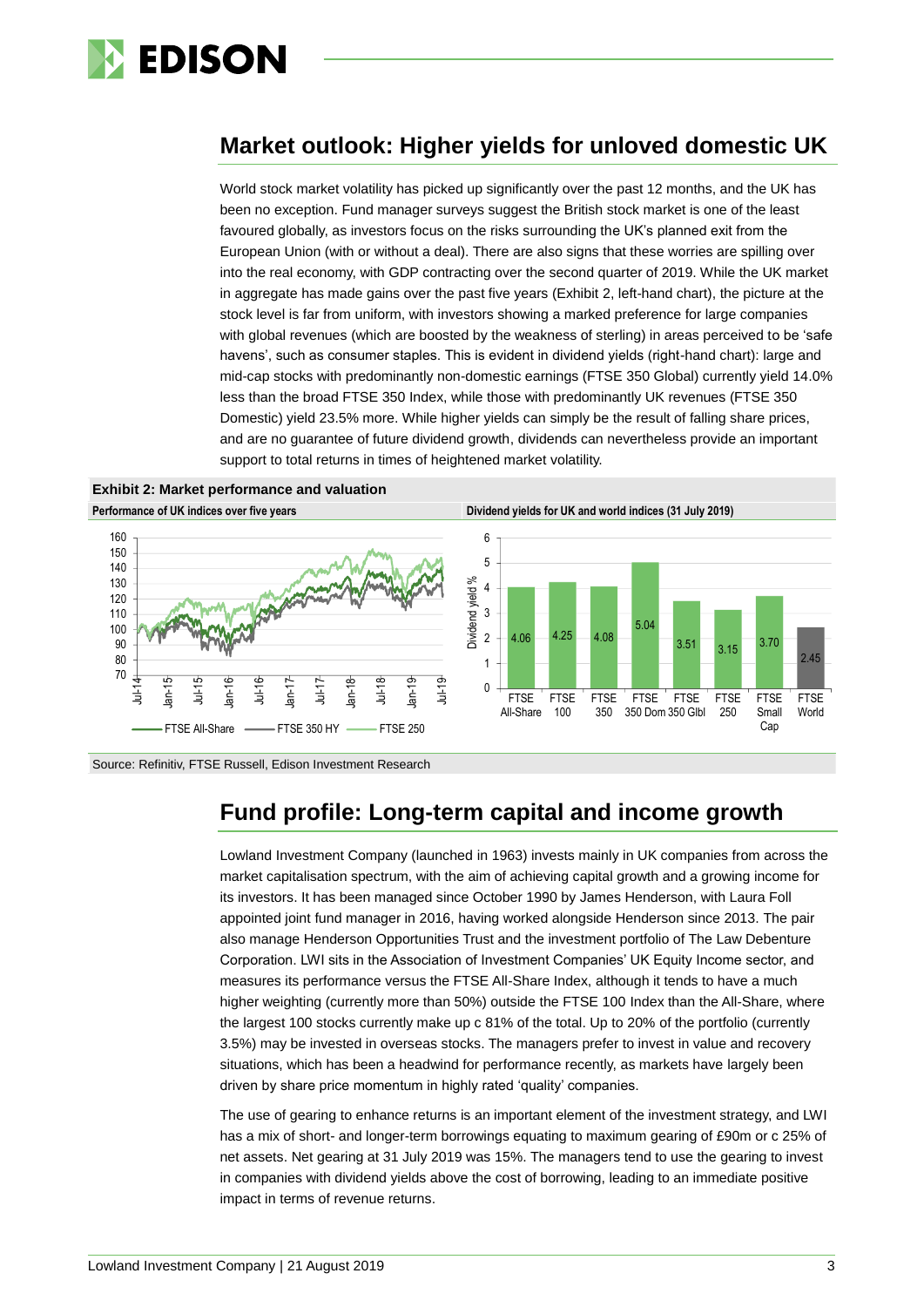

# **The fund managers: James Henderson and Laura Foll**

### **The managers' view: Unusually high yield points to opportunity**

While Henderson and Foll have more of a focus on companies that can grow their dividends rather than those offering a high starting yield, they note that LWI's own dividend yield has risen substantially in recent months. This has been supported by strong growth in portfolio income, as well as an accounting change whereby some of the trust's running costs are now charged to capital, in line with the expected split of returns. Foll says: 'Even though we are not in a recession, the valuations are suggesting we are. The reason LWI is on a dividend yield above 4% is that investors do not think the yields on UK companies are sustainable, but we do not see that on a company-by-company basis. In fact, in making our earnings forecasts, we feel more comfortable rather than less, and yet the trust's yield is higher.' She adds that with the 10-year gilt yielding c 0.8%, there has rarely been such a wide differential between bond and equity yields.

Foll points out that LWI's dividend yield has not often breached 4% in the past (it is currently 4.5%, owing to a combination of a depressed share price and healthy year-on-year dividend growth), but that when it has, it has been at times of significant market dislocation that have subsequently favoured the managers' value approach, leading to strong performance. Considering three points in the past when LWI's dividend yield has been close to or above 4% (1990, 2002 and 2008), over the subsequent three years the trust produced aggregate NAV total returns of c 100%. While past performance is not a guide to the future – and recent years have been characterised by a quite extreme investor preference for 'quality growth' over 'value' stocks – the managers remain optimistic that their strategy of taking profits on stocks where strong performance has led to valuations becoming extended, and reinvesting in lower-rated companies with good dividend growth, will once again translate into positive performance over the medium term. LWI's underlying portfolio yield is currently close to 5%.

# **Asset allocation**

## **Investment process: Tried-and-tested approach with value focus**

Henderson and Foll take a bottom-up, valuation-aware approach to constructing LWI's diversified portfolio of c 120 mainly UK companies. The philosophy underlying the process has remained broadly unchanged since the trust's launch in 1963. It is founded on four core beliefs:

- The UK is home to many world-class companies with sustainable long-term growth potential;
- Mid-cap and smaller companies have superior growth potential and therefore make better longterm investments;
- Capital growth and dividend growth go hand-in-hand as drivers of investment performance;
- **Gearing is an appropriate way of maximising performance, as long-term investment returns** have tended to exceed the cost of borrowing.

LWI's managers use a range of valuation criteria to unearth the companies in their investment universe of c 1,500 stocks that have potential to generate both capital appreciation and a growing income. They meet the management of hundreds of companies every year, seeking businesses with real prospects of sales and earnings growth. Henderson and Foll strongly prefer to buy into companies that are trading at low valuations because their potential to recover and grow may be under-appreciated by the wider market. Because they believe dividend growth is a key to long-term capital growth, the managers favour companies that pay sustainable dividends, although they may buy into non-yielding companies if there is a reasonable near-term prospect of a dividend being paid.

Historically the trust has been invested around one-third each in large-cap (FTSE 100), mid-cap (FTSE 250) and small-cap (FTSE Small Cap and AIM) stocks, although in recent years the FTSE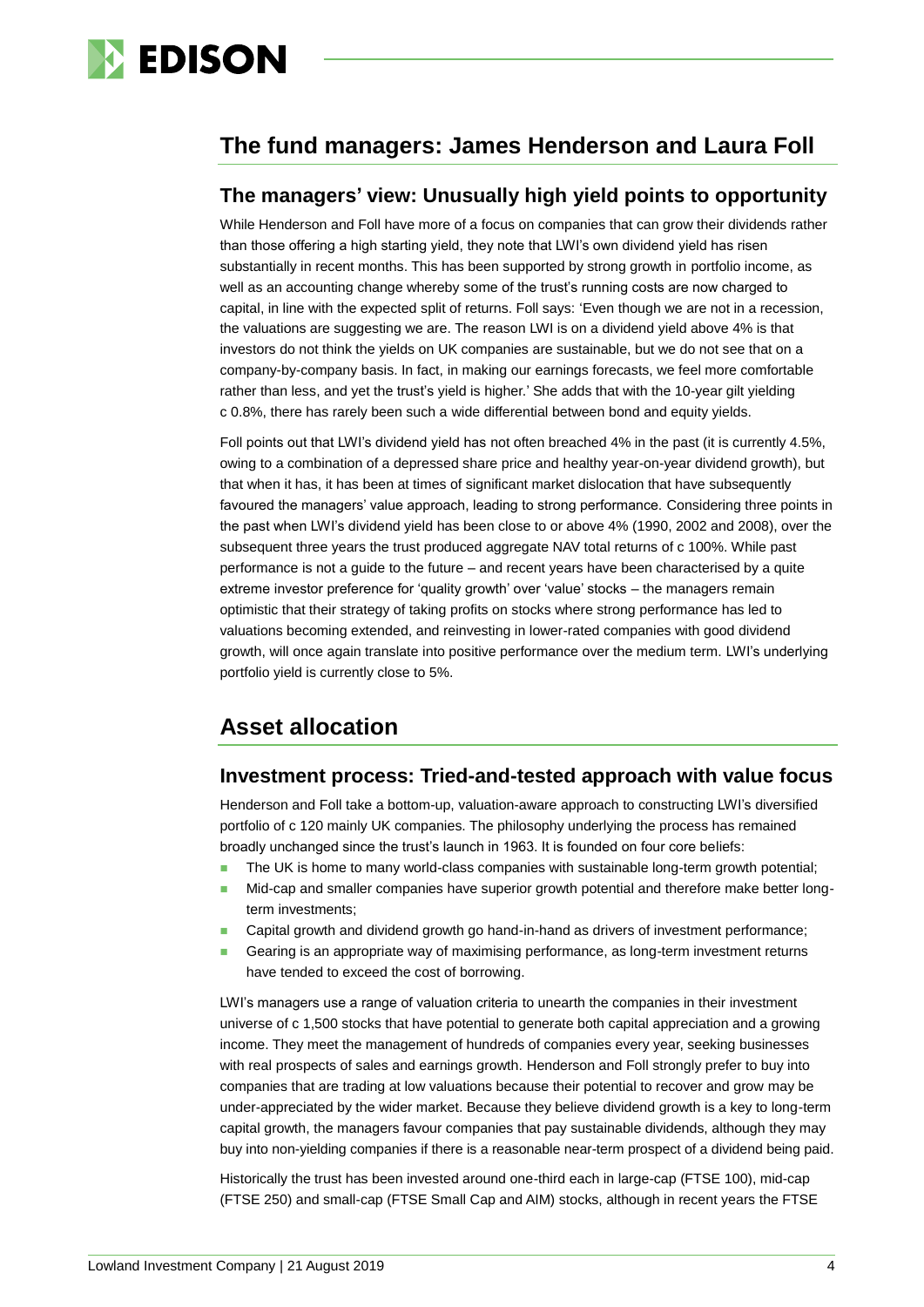

100 weighting has risen somewhat, and currently stands at c 45%. Portfolio construction is unconstrained by the benchmark FTSE All-Share Index, and LWI may invest in overseas stocks, although currently these make up only 3.6% of the portfolio, and are mainly listed in Ireland.

## **Current portfolio positioning**

At 31 July 2019, there were 117 holdings in LWI's portfolio, down from 122 a year earlier. Because of the focus on value stocks and the high proportion of holdings (more than 50%) outside the bluechip FTSE 100 Index, the managers prefer to run a long list in order to limit stock-specific risk, particularly in smaller companies that may be at a relatively early stage of development. However, there is a reasonable degree of top 10 concentration (currently 27.8% of the portfolio, compared with 27.1% at 31 July 2018).

|                    | $\sim$ $\sim$ $\sim$ $\sim$ $\sim$ $\sim$ $\sim$ $\sim$ |                                    |             |              |                                |                                     |  |  |  |  |  |
|--------------------|---------------------------------------------------------|------------------------------------|-------------|--------------|--------------------------------|-------------------------------------|--|--|--|--|--|
|                    | Portfolio end-<br><b>July 2019</b>                      | Portfolio end-<br><b>July 2018</b> | Change (pp) | Index weight | Active weight<br>vs index (pp) | Trust weight/<br>index weight $(x)$ |  |  |  |  |  |
| Financials         | 33.7                                                    | 33.7                               | 0.0         | 25.6         | 8.1                            | 1.3                                 |  |  |  |  |  |
| Industrials        | 25.2                                                    | 27.4                               | (2.2)       | 11.5         | 13.7                           | 2.2                                 |  |  |  |  |  |
| Consumer services  | 10.2                                                    | 9.7                                | 0.5         | 11.6         | (1.4)                          | 0.9                                 |  |  |  |  |  |
| Oil & gas          | 9.5                                                     | 10.0                               | (0.5)       | 14.1         | (4.6)                          | 0.7                                 |  |  |  |  |  |
| Healthcare         | 6.1                                                     | 4.7                                | 1.4         | 9.1          | (3.0)                          | 0.7                                 |  |  |  |  |  |
| <b>Utilities</b>   | 4.9                                                     | 4.5                                | 0.4         | 2.5          | 2.4                            | 1.9                                 |  |  |  |  |  |
| Basic materials    | 4.4                                                     | 4.8                                | (0.4)       | 7.8          | (3.4)                          | 0.6                                 |  |  |  |  |  |
| Consumer goods     | 4.2                                                     | 3.2                                | 1.0         | 14.2         | (10.0)                         | 0.3                                 |  |  |  |  |  |
| Telecommunications | 1.4                                                     | 1.8                                | (0.4)       | 2.6          | (1.2)                          | 0.5                                 |  |  |  |  |  |
| Technology         | 0.5                                                     | 0.3                                | 0.2         | 1.1          | (0.6)                          | 0.5                                 |  |  |  |  |  |
|                    | 100.0                                                   | 100.0                              |             | 100.0        |                                |                                     |  |  |  |  |  |

#### **Exhibit 3: Portfolio sector exposure vs FTSE All-Share Index (% unless stated)**

Source: Lowland Investment Company, Edison Investment Research

Portfolio sector weightings have remained relatively stable over 12 months (Exhibit 3), with the biggest moves being a 2.2pp reduction in industrials (largely as a result of performance), a 1.4pp increase in healthcare, and a 1.0pp increase in consumer goods, which nonetheless remains the biggest underweight (-10.0pp) versus the FTSE All-Share Index, while industrials is the largest overweight (+13.7pp).

Other overweight exposures include financials (+8.1pp), which includes insurance and real estate, and utilities (+2.4pp). Both these sectors have seen notable purchases by Henderson and Foll in the past 12 months. Having previously had very little exposure to banks, the managers have built a c 1% position in Royal Bank of Scotland, bought on a c 8% yield but also offering capital growth potential. In utilities they have been adding to Severn Trent on valuation grounds; it is now a top 10 position. Henderson says that while there is some political risk in utility stocks (which could be renationalised by a future government), their sensitivity to economic contraction is low, and names such as Severn Trent and National Grid offer good yields, which can provide support to share prices in choppy markets. The managers have also been adding to healthcare giant GlaxoSmithKline, which they say is attractively valued and has good growth prospects driven by its vaccines and consumer health divisions. Further additions have been made to Direct Line (on a yield of c 9%) and Hammerson, which is trading at a deep discount to the value of its property portfolio.

In smaller companies, Henderson and Foll opened a position in technology company XP Power after it de-rated from a forward P/E of c 20x to c 11x on fears over the semiconductor cycle (which only affects around one-third of the company's earnings). They also bought into Vitec, which supplies broadcasting equipment to a broad range of customers, from Netflix and Amazon to individual YouTube vloggers. The stock was purchased at c 12x P/E with a 3.5% yield.

The managers tend to build and exit positions gradually, and the only complete exits recently have come as a result of takeover activity, with property firm A&J Mucklow bought out by LondonMetric Property, and Manx Telecom acquired by a private equity buyer. Portfolio turnover in H119 (ended 31 March) was 7.2%.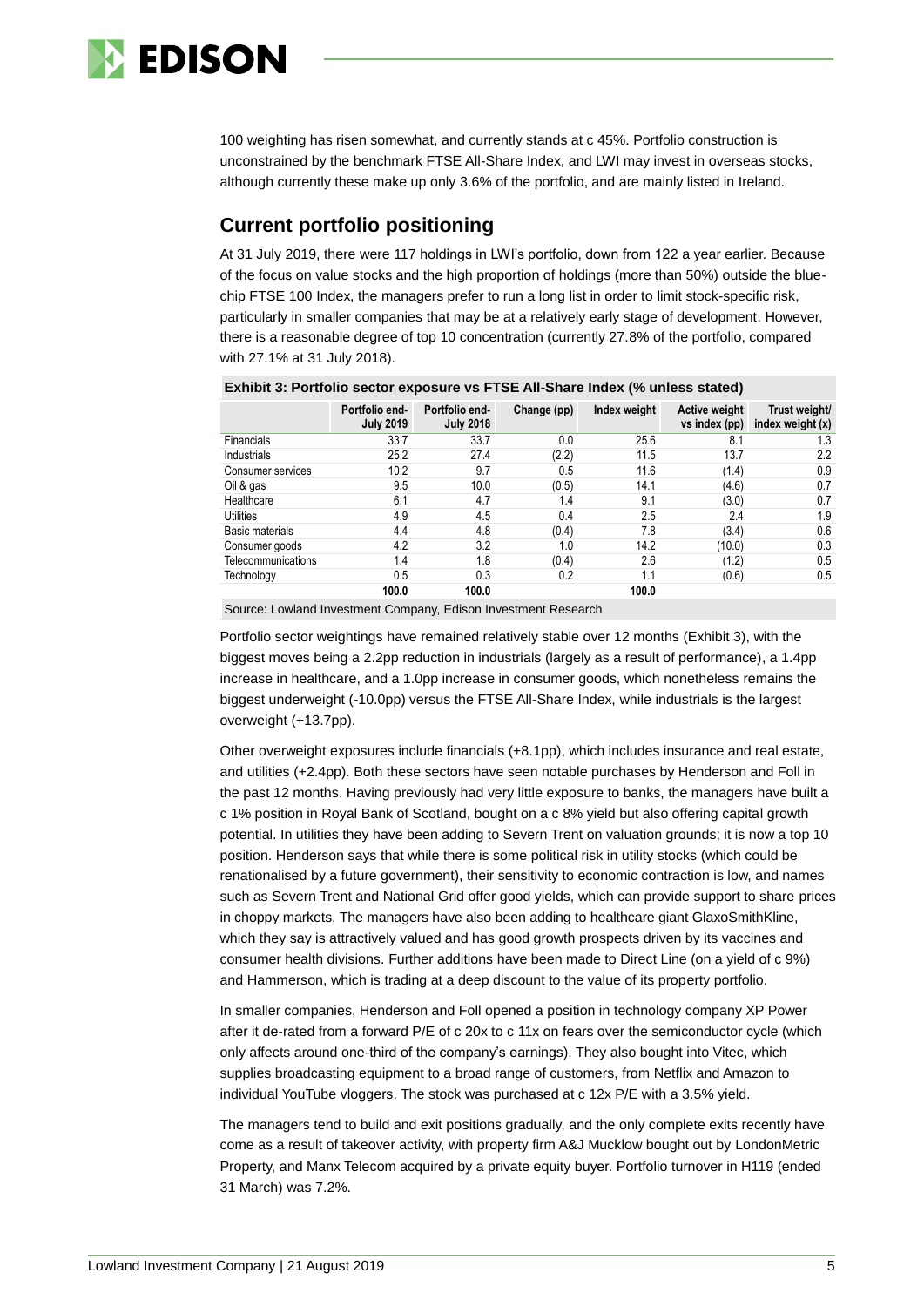

# **Performance: Style weighs on returns in last 12 months**

|           | Exhibit 4: Five-year discrete performance data |            |                       |                    |       |                         |  |  |  |  |  |
|-----------|------------------------------------------------|------------|-----------------------|--------------------|-------|-------------------------|--|--|--|--|--|
| 12 months | Share price                                    | <b>NAV</b> | <b>FTSE All-Share</b> | <b>FTSE 350 HY</b> |       | FTSE 250 FTSE Small Cap |  |  |  |  |  |
| ending    | (%)                                            | (%)        | (%)                   | $(\%)$             | (%)   | $(\%)$                  |  |  |  |  |  |
| 31/07/15  | 2.2                                            | 6.0        | 5.4                   | (2.0)              | 17.1  | 10.5                    |  |  |  |  |  |
| 31/07/16  | (5.7)                                          | (0.8)      | 3.8                   | 6.3                | 0.5   | 2.1                     |  |  |  |  |  |
| 31/07/17  | 23.0                                           | 22.3       | 14.9                  | 13.8               | 17.6  | 23.4                    |  |  |  |  |  |
| 31/07/18  | 4.2                                            | 6.1        | 9.2                   | 9.9                | 8.4   | 2.1                     |  |  |  |  |  |
| 31/07/19  | (6.8)                                          | (11.1)     | 1.3                   | (1.0)              | (3.0) | (9.3)                   |  |  |  |  |  |
|           |                                                |            |                       |                    |       |                         |  |  |  |  |  |

#### **Exhibit 4: Five-year discrete performance data**

Source: Refinitiv. Note: All % on a total return basis in pounds sterling.

LWI has a very strong long-term performance record (as shown in Exhibit 5 (RHS), it has produced share price and NAV total returns of c 14% pa over the past 10 years). However, more recently its value-orientated investment style has been a headwind as markets have been driven more by momentum, with highly valued companies being bid up to ever higher valuations. Foll describes the current environment as 'winner takes all', with wide valuation differentials opening up between the favoured stocks in a sector and less fashionable peers, for example chemicals companies Croda International (forward P/E of c 26x) and Elementis (forward P/E of c 11x).



Source: Refinitiv, Edison Investment Research. Note: Three-, five- and 10-year performance figures and performance under James Henderson (JH, since 30 October 1990) annualised.

> LWI's NAV and share price total returns have been flattish to negative over periods of one year and less to 31 July 2019 (Exhibit 5). As well as the managers' style being out of favour, smaller companies (more than half the LWI portfolio is invested outside the blue-chip FTSE 100 Index) have underperformed larger companies, and stocks that are more focused on the domestic UK economy (another area of focus for LWI) have tended to do worse than more internationally exposed names, which have benefited from the weakness of sterling as Brexit uncertainty continues. However, the managers' focus on attractively valued, smaller, domestically orientated UK companies has driven LWI's positive performance in the past, and Henderson and Foll are remaining true to their style, while admitting that it may continue to weigh on short-term performance.

> Specific detractors in the first six months of 2019 include specialist plastics firm Carclo, where an illjudged expansion in its Wipac division (which makes LED lighting for supercars) caused cost overruns, putting pressure on an already stretched balance sheet. The shares are currently suspended, but make up a very small part (less than 0.2%) of the LWI portfolio. Specialist textiles company Low & Bonar also saw its balance sheet come under pressure as a result of challenging end-market conditions; LWI's managers participated in a rights issue in February, but the shares remain depressed, even after the sale of two of the company's divisions (raising c £20m, which will be used to reduce debt).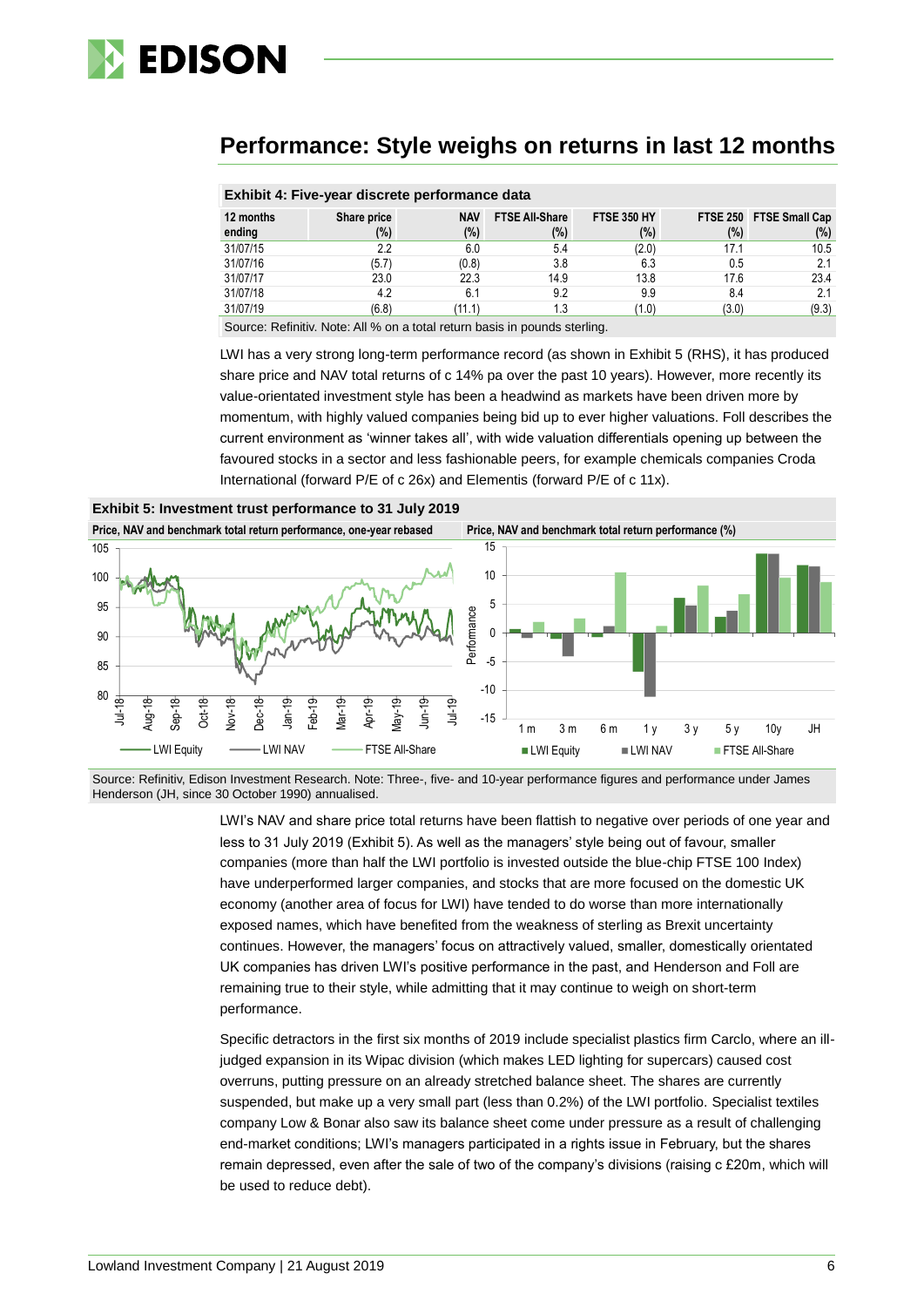

Redde, which works with motor insurers to provide courtesy cars and repair accident damage, saw its shares sell off after it lost a major contract, but it has since regained some lost ground. Subprime/in-home lenders International Personal Finance (IPF) and Provident Financial also detracted, IPF because of poor collection figures in Mexico, which LWI's managers argue should have been cancelled out by positive regulatory developments in Romania, and Provident Financial after an ultimately failed hostile bid from smaller peer Non-Standard Finance.

Positive contributions came from stocks including catering crockery supplier Churchill China, a long-term holding that Henderson and Foll have been reducing after its forward P/E topped 20x; closed-book life insurance company Phoenix Group and engineering firm Senior, which both saw a good recovery in the first half of 2019 having sold off heavily in Q418; textile rental specialist Johnson Service (another position the managers are reducing on the back of a higher valuation); and Anexo, which deals with claims and repairs in motorcycle insurance.

The more difficult conditions for LWI's investment style, as well as some stock-specific issues, have dented relative returns versus both larger and smaller UK indices over both the short and medium term (Exhibit 6), although as shown in Exhibit 7, almost all of the underperformance versus the FTSE All-Share Index has come in the past 12 months. Over the very long term (nearly 29 years under manager James Henderson), LWI has outperformed the FTSE All-Share, FTSE 350 Higher Yield, FTSE 250 and FTSE Small Cap indices in both share price and NAV total return terms.

|  |  |  |  |  | Exhibit 6: Share price and NAV total return performance, relative to indices (%) |
|--|--|--|--|--|----------------------------------------------------------------------------------|
|--|--|--|--|--|----------------------------------------------------------------------------------|

|                                  |       | One month Three months | Six months | One year | Three years | Five years | 10 years | JH*   |
|----------------------------------|-------|------------------------|------------|----------|-------------|------------|----------|-------|
| Price relative to FTSE All-Share | (1.3) | (3.6)                  | (10.3)     | (7.9)    | (5.8)       | (17.1)     | 46.4     | 114.8 |
| NAV relative to FTSE All-Share   | (2.9) | (6.5)                  | (8.5)      | (12.3)   | (9.2)       | (12.8)     | 45.5     | 102.3 |
| Price relative to FTSE 350 HY    | (0.5) | (3.0)                  | (8.6)      | (5.9)    | (3.5)       | (10.7)     | 58.8     | 82.6  |
| NAV relative to FTSE 350 HY      | (2.1) | (5.9)                  | (6.8)      | (10.3)   | (7.0)       | (6.1)      | 57.9     | 71.9  |
| Price relative to FTSE 250       | (0.6) | (1.1)                  | (7.1)      | (3.9)    | (3.3)       | (20.8)     | 13.9     | 7.1   |
| NAV relative to FTSE 250         | (2.2) | (4.1)                  | (5.3)      | (8.4)    | (6.8)       | (16.7)     | 13.2     | 0.9   |
| Price relative to FTSE Small Cap | 2.6   | 4.3                    | (1.0)      | 2.9      | 4.6         | (10.7)     | 26.8     | 183.9 |
| NAV relative to FTSE Small Cap   | 0.9   | $\cdot$                | 0.9        | (2.0)    | 0.9         | (6.0)      | 26.1     | 167.4 |

Source: Refinitiv, Edison Investment Research. Note: Data to end-July 2019. Geometric calculation. \*JH: since managed by James Henderson, 30 October 1990.



Source: Refinitiv, Edison Investment Research

# **Discount: Broadly in line with peer group average**

At 20 August 2019, LWI's shares traded at a 6.1% discount to cum-income NAV (with debt at fair value). This is somewhat wider than both short- and longer-term averages, respectively 5.7%, 5.9%, 4.8% and 4.1% over one, three, five and 10 years. While the board does have the authority to buy back shares to manage a discount, in practice it does not tend to do so, and LWI's discount has remained in a range of 2% to 8% over most of the past three years (Exhibit 8). It is also reasonably close to the average for the UK Equity Income peer group.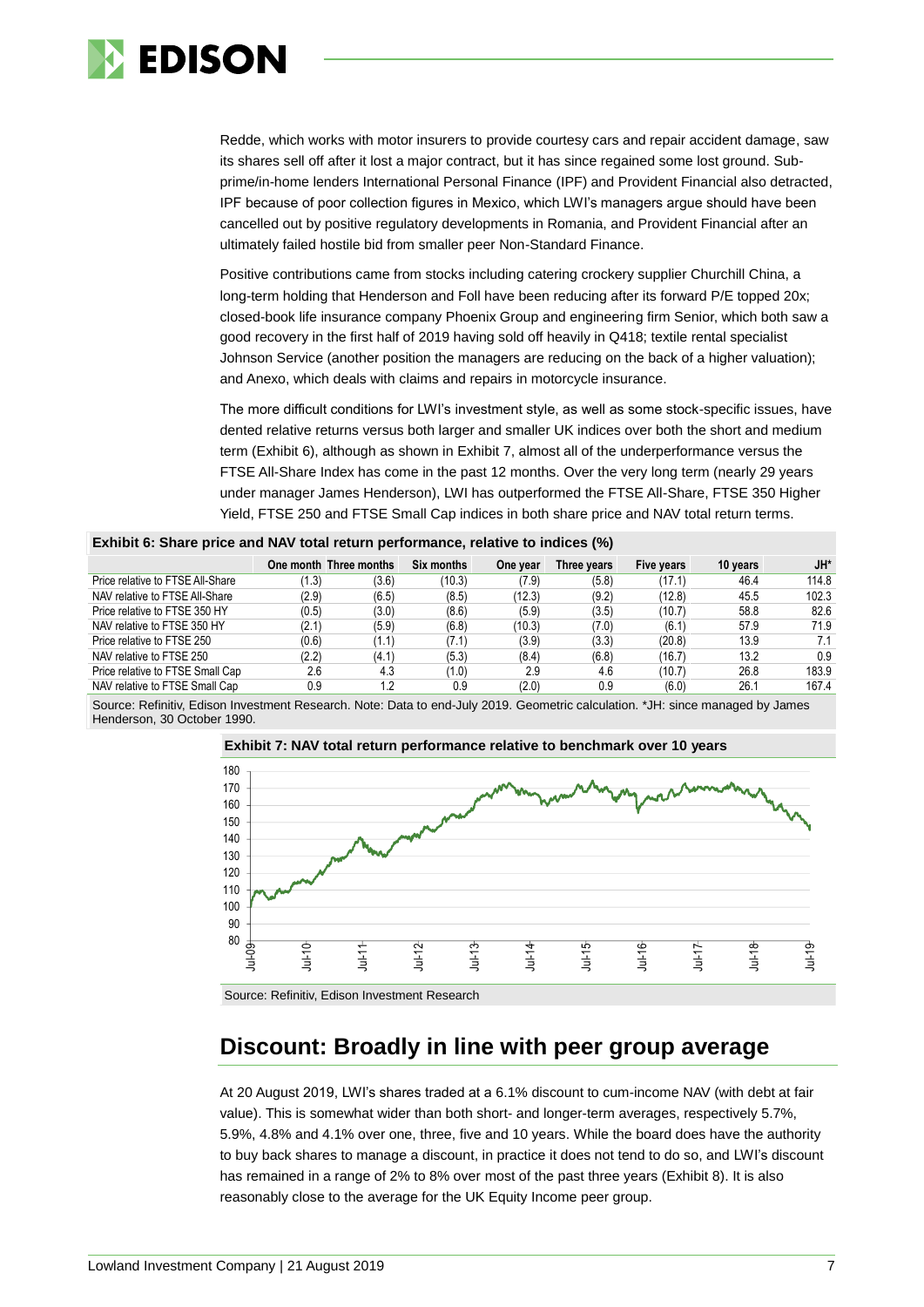



**Exhibit 8: Share price premium/discount to NAV (including income) over three years (%)**

Source: Refinitiv, Edison Investment Research

# **Capital structure and fees**

LWI is a conventional investment trust with one class of share; at 20 August 2019, there were 27.0m ordinary shares in issue (unchanged for the past three years). Gearing is available through a mixture of short- and long-term borrowing, with £30m of 20-year loan notes issued in 2017 with a fixed coupon of 3.15%, and a three-year, £40m (with the option to increase to £60m) bank loan facility with Scotiabank, expiring in October 2020. This equates to potential gearing of c 19.2% based on 20 August 2019 net assets (c 24.6% including the extra £20m facility), compared with a permitted limit of 29.99% at the time of drawdown. At 31 July 2019, net gearing was 15%.

Janus Henderson Investors receives an annual management fee of 0.5% of the first £375m of LWI's net assets, falling to 0.4% above that level. This is charged 50% to revenue and 50% to capital with effect from 1 October 2018 (previously 100% to revenue). A performance fee may also be paid if LWI's NAV total return exceeds that of the FTSE All-Share Index by more than 10%. This is charged at a rate of 15% above the 10% hurdle, and is capped at 0.25% of net chargeable assets, meaning the total fees payable (management plus performance) will not exceed 0.75% of assets up to £375m (0.65% thereafter). Regardless of the level of outperformance of the index, no performance fee is payable if the NAV at the year-end is lower than at the start. A performance fee was last paid in respect of FY17. LWI's ongoing charge figures at end-H119 (31 March) was 0.6%, unchanged versus six months and a year earlier.

# **Dividend policy and record**

LWI has a 43-year record of maintaining or increasing its annual dividends, which have been paid quarterly since 2013. Since adopting quarterly dividends, each quarter's dividend has been higher than the same quarter of the preceding year. Having previously paid the first three interim dividends at the level of the fourth dividend of the previous year, with a 1p rise in the fourth dividend, in FY18 the increase was brought forward to the third interim stage. A change in the allocation of management fees (charged 100% to the revenue account until end-FY18 but now split 50:50 between revenue and capital) is expected to boost the revenue return per share by c 5–6p a year, and with this in mind the board increased the first FY19 dividend by 0.5p to 14.5p, with a further 0.5p increase to 15.0p at the second interim stage. Barring unforeseen circumstances, the intention is to pay two further dividends of 15.0p for FY19, bringing the total dividend per share for the year to 59.5p, a 10.2% increase on the 54.0p paid in respect of FY18. Dividends have grown at a compound annual rate of 9.7% over the past five years (to end-FY18). LWI currently has a dividend yield of 4.5% based on the last four dividends.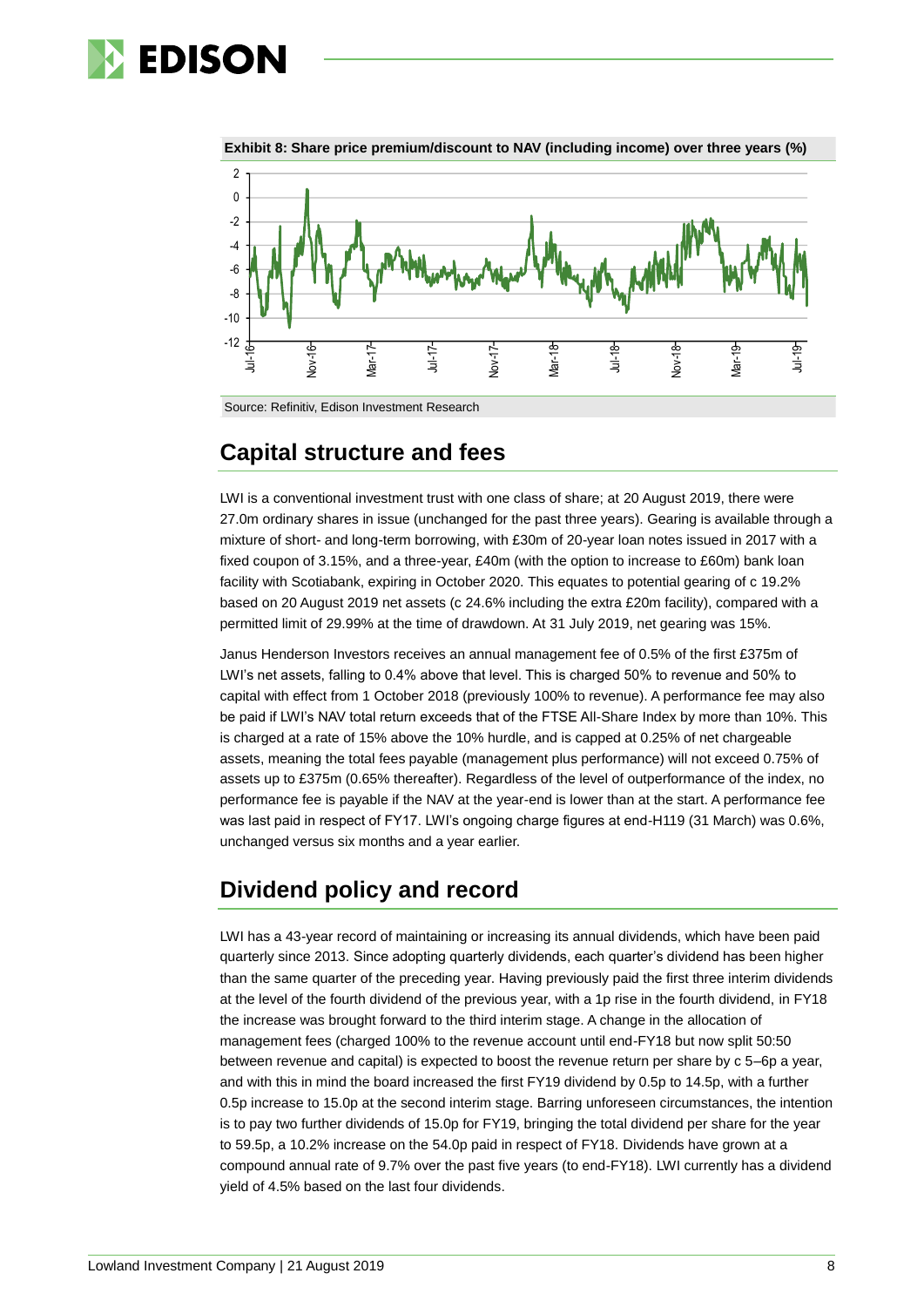

# **Peer group comparison**

In Exhibit 9 we show a subset of the Association of Investment Companies' UK Equity Income sector, made up of those funds with a market capitalisation above £300m. LWI is towards the smaller end of this group. Funds in the sector are all mostly (c 80%+ of assets) invested in the UK and seek to reward investors with income as well as capital growth, but beyond that they are a diverse group with a range of investment approaches. This is evident in the wide dispersion of performance outcomes (particularly over one year), with funds following a more quality/growth strategy outperforming those with more of a focus on value. LWI's NAV total return performance is below average over one, three and five years, but above average (ranking second out of 12 funds) over 10 years. Medium-term (three- and five-year) returns have been dented by LWI's underperformance over the past 12 months, as the gap between value and growth stock returns has become more extreme. Ongoing charges are in line with the average for the subgroup (particularly among the larger funds, charges in the UK Equity Income sector are very competitive), although LWI is the only fund in the group that may levy a performance fee. LWI's discount is narrower than the average, while its gearing is above average. The dividend yield is above average both for the subgroup and the wider sector. As noted in The managers' view (also see front-page chart), this is very unusual for LWI, as its managers invest more for dividend growth than a high starting yield; historically, when LWI's dividend yield has breached the 4% level, it has subsequently outperformed.

| % unless stated                 | <b>Market</b> | <b>NAV TR</b> | <b>NAV TR</b> | <b>NAV TR</b> | <b>NAV TR</b>  | Ongoing | Perf. | <b>Discount</b> | <b>Net</b>  | <b>Dividend</b> |
|---------------------------------|---------------|---------------|---------------|---------------|----------------|---------|-------|-----------------|-------------|-----------------|
|                                 | cap £m        | 1 year        | 3 year        | 5 year        | 10 year        | charge  | fee   | (cum-fair)      | gearing     | yield           |
| Lowland                         | 343.1         | (14.7)        | 2.7           | 13.3          | 212.6          | 0.6     | Yes   | (4.9)           | 115         | 4.7             |
| <b>BMO Capital &amp; Income</b> | 309.4         | (1.9)         | 23.1          | 46.2          | 151.0          | 0.6     | No    | (4.3)           | 101         | 3.7             |
| City of London                  | 525.2         | (2.0)         | 10.1          | 30.9          | 169.2          | 0.4     | No    | 2.6             | 109         | 4.6             |
| Diverse Income Trust            | 316.2         | (7.6)         | 11.9          | 37.7          | --             | 1.2     | No    | (8.4)           | 100         | 4.4             |
| Dunedin Income Growth           | 392.7         | 3.8           | 16.0          | 30.5          | 152.7          | 0.6     | No    | (7.6)           | 107         | 4.7             |
| Edinburgh Investment Trust      | 1,030.8       | (14.8)        | (7.6)         | 20.6          | 162.6          | 0.6     | No    | (13.9)          | 105         | 5.2             |
| Finsbury Growth & Income        | 1,822.3       | 11.2          | 44.6          | 99.0          | 426.3          | 0.7     | No    | 0.6             | 101         | 1.7             |
| JPMorgan Claverhouse            | 378.1         | (5.9)         | 17.1          | 33.6          | 151.0          | 0.7     | No    | (5.4)           | 109         | 4.2             |
| Law Debenture Corporation       | 667.7         | (2.6)         | 20.2          | 40.3          | 190.9          | 0.5     | No    | (11.3)          | 108         | 3.5             |
| <b>Merchants Trust</b>          | 495.1         | (10.7)        | 9.2           | 15.9          | 130.4          | 0.6     | No    | (1.3)           | 117         | 6.0             |
| Murray Income Trust             | 536.8         | 4.0           | 18.4          | 35.5          | 161.7          | 0.7     | No    | (6.6)           | 103         | 4.1             |
| Perpetual Income & Growth       | 661.0         | (15.6)        | (10.8)        | 7.0           | 140.0          | 0.7     | No    | (14.5)          | 115         | 5.1             |
| Temple Bar                      | 785.1         | (6.0)         | 9.8           | 20.3          | 146.0          | 0.5     | No    | (4.4)           | 109         | 4.6             |
| Peer group average (13 funds)   | 712.6         | (4.8)         | 12.7          | 33.1          | 182.9          | 0.6     |       | (6.1)           | 108         | 4.3             |
| Whole sector average (25 funds) | 406.7         | (5.1)         | 10.8          | 30.5          | 174.5          | 1.1     |       | (5.2)           | 111         | 4.5             |
| LWI rank in peer group          | 11            | 11            | 11            | 12            | $\overline{2}$ | 9       |       | 6               | $\mathbf 2$ | 5               |

**Exhibit 9: AIC UK Equity Income sector (market cap over £300m) as at 16 August 2019\***

Source: Morningstar, Edison Investment Research. Note: \*Performance to 15 August 2019 based on ex-par NAV. TR=total return. Net gearing is total assets less cash and equivalents as a percentage of net assets (100 = ungeared).

# **The board**

LWI has five directors, all non-executive and independent of the manager. Robert Robertson joined the board in 2011 and became chairman in January 2017. Karl Sternberg is the longest-serving director, having been appointed in 2009. Duncan Budge has been a director of LWI since 2014, and Gaynor Coley (chairman of the audit committee) was appointed in 2016. The newest director, Tom Walker, joined the board in July 2019 following the retirement of Kevin Carter, who had served since 2009. Walker is a retired fund manager who until recently was manager of Martin Currie Global Portfolio trust. The other directors have professional backgrounds in industry, investment management and accountancy.